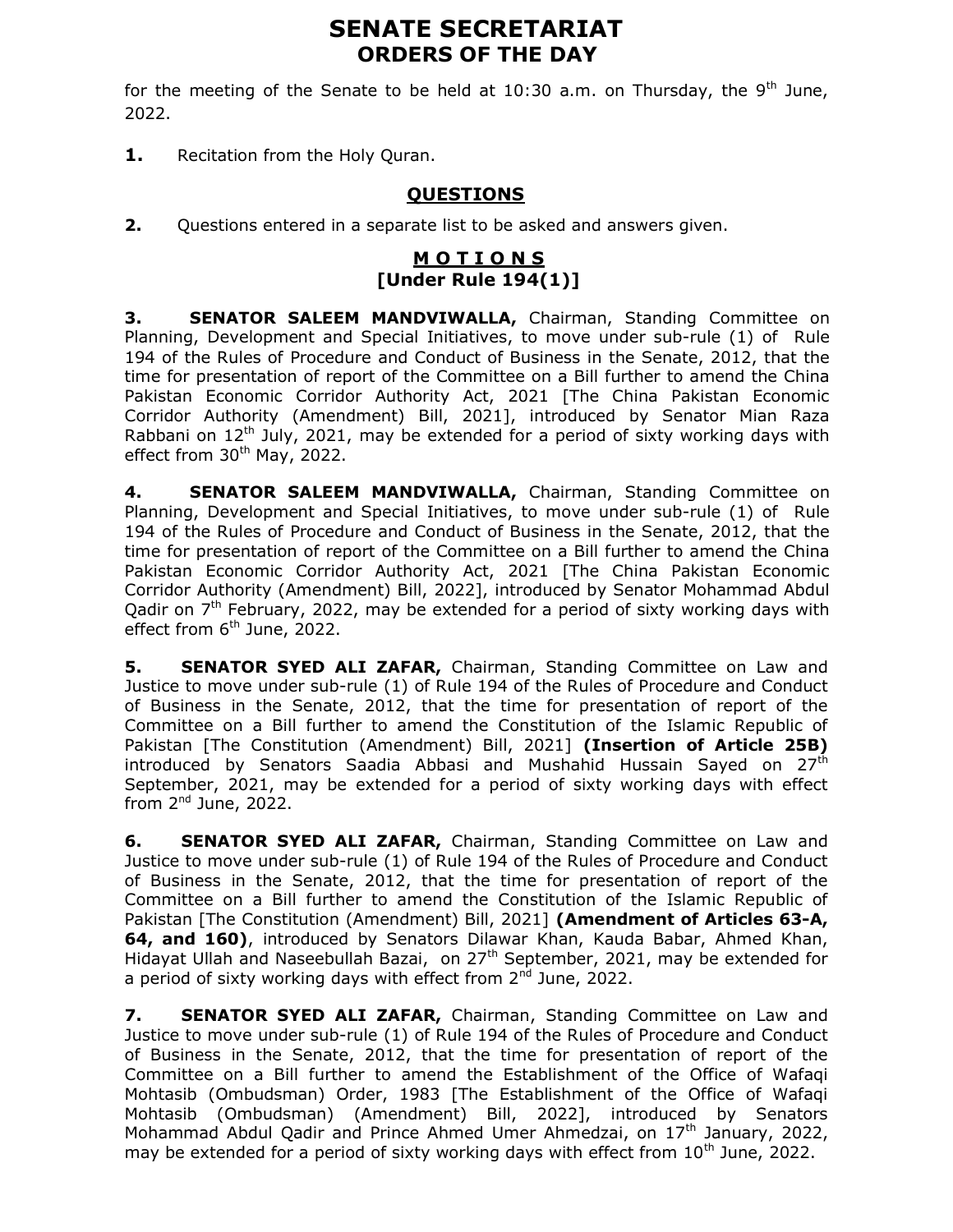8. SENATOR SYED ALI ZAFAR, Chairman, Standing Committee on Law and Justice to move under sub-rule (1) of Rule 194 of the Rules of Procedure and Conduct of Business in the Senate, 2012, that the time for presentation of report of the Committee on a Bill further to amend the Constitution of the Islamic Republic of Pakistan [The Constitution (Amendment) Bill, 2022] (Amendment of Articles 1, 51, 59, 106, 154, 175A, 198 and 218), introduced by Senator Rana Mahmood ul Hussan, on  $17^{th}$  January, 2022, may be extended for a period of sixty working days with effect from.  $10^{th}$  June, 2022.

9. SENATOR SYED ALI ZAFAR, Chairman, Standing Committee on Law and Justice to move under sub-rule (1) of Rule 194 of the Rules of Procedure and Conduct of Business in the Senate, 2012, that the time for presentation of report of the Committee on a Bill further to amend the Constitution of the Islamic Republic of Pakistan [The Constitution (Amendment) Bill, 2019] (Amendment of Articles 1, 51, 106, 175A, 198 and 218), introduced by Senators Bahramand Khan Tangi, Rubina Khalid, Imamuddin Shouqeen, Dr. Sikandar Mandhro, Keshoo Bai, Mushtaq Ahmed and Anwar Lal Dean, on  $2^{nd}$  September, 2019, may be extended for a period of sixty working days with effect from 2<sup>nd</sup> June, 2022.

## REPORTS OF THE STANDING COMMITTEES-PRESENTATION OF: [Under Rule 166 (7)]

10. SENATOR MUHAMMAD OASIM, Chairman, Standing Committee on Railways, to present report of the Committee on the Public Sector Development Program (PSDP) proposed by the Ministry of Railways for the financial year 2022- 2023, under sub-rule (7) of Rule 166 of the Rules of Procedure and Conduct of Business in the Senate, 2012.

11. SENATOR SAIFULLAH ABRO, Chairman, Standing on Power, to present report of the Committee on the Public Sector Development Program (PSDP) proposed by the Power Division for the financial year 2022-2023, under sub-rule (7) of Rule 166 of the Rules of Procedure and Conduct of Business in the Senate, 2012.

## <u>M O T I O N</u> [Under Rule 196(1)]

12. SENATOR RANA MAQBOOL AHMAD, Chairman, Standing Committee on Cabinet Secretariat, to move under sub-rule (1) of Rule 196 of the Rules of Procedure and Conduct of Business in the Senate, 2012, that the report of the Committee on a point of public importance raised by Senator Dilawar Khan on 25<sup>th</sup> January, 2022, regarding decisions made by the Central Selection Board (CSB), presented to the House on 2<sup>nd</sup> June, 2022, be considered and adopted.

## LEGISLATIVE BUSINESS

13. MR. MIFTAH ISMAIL, Minister for Finance and Revenue, to move that the Bill further to amend the Fiscal Responsibility and Debt Limitation Act, 2005 [The Fiscal Responsibility and Debt Limitation (Amendment) Bill, 2022], as passed by the National Assembly, be taken into consideration.

14. MR. MIFTAH ISMAIL, Minister for Finance and Revenue, to move that the Bill further to amend the Fiscal Responsibility and Debt Limitation Act, 2005 [The Fiscal Responsibility and Debt Limitation (Amendment) Bill, 2022], be passed.